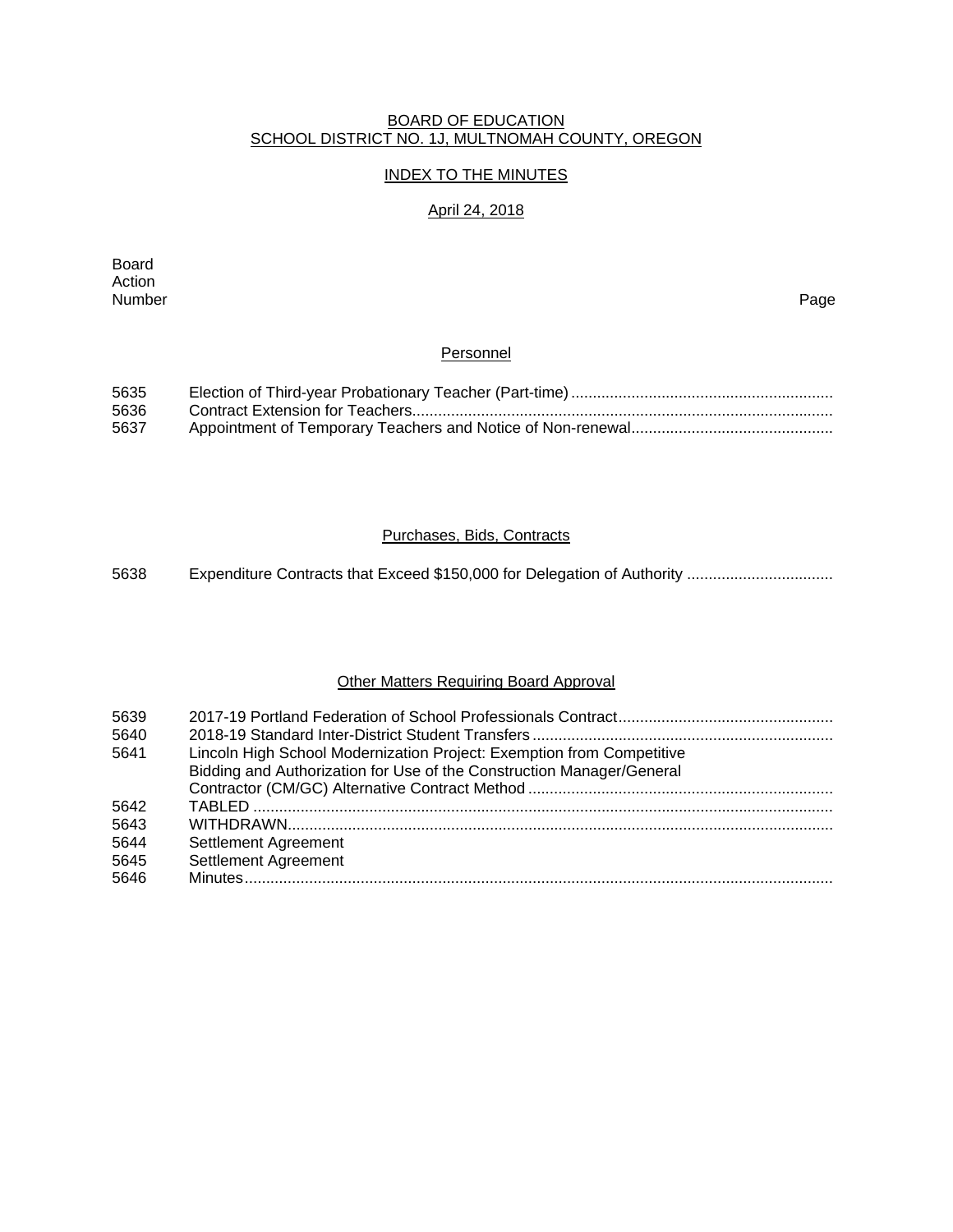## **Personnel**

The Superintendent RECOMMENDED adoption of the following items:

## Numbers 5635 through 5637

Director Anthony moved and Director Bailey seconded the motion to adopt the above numbered items. The motion was put to a voice vote and passed unanimously (7-yes, 0-no), with Student Representative Tran voting yes, unofficial.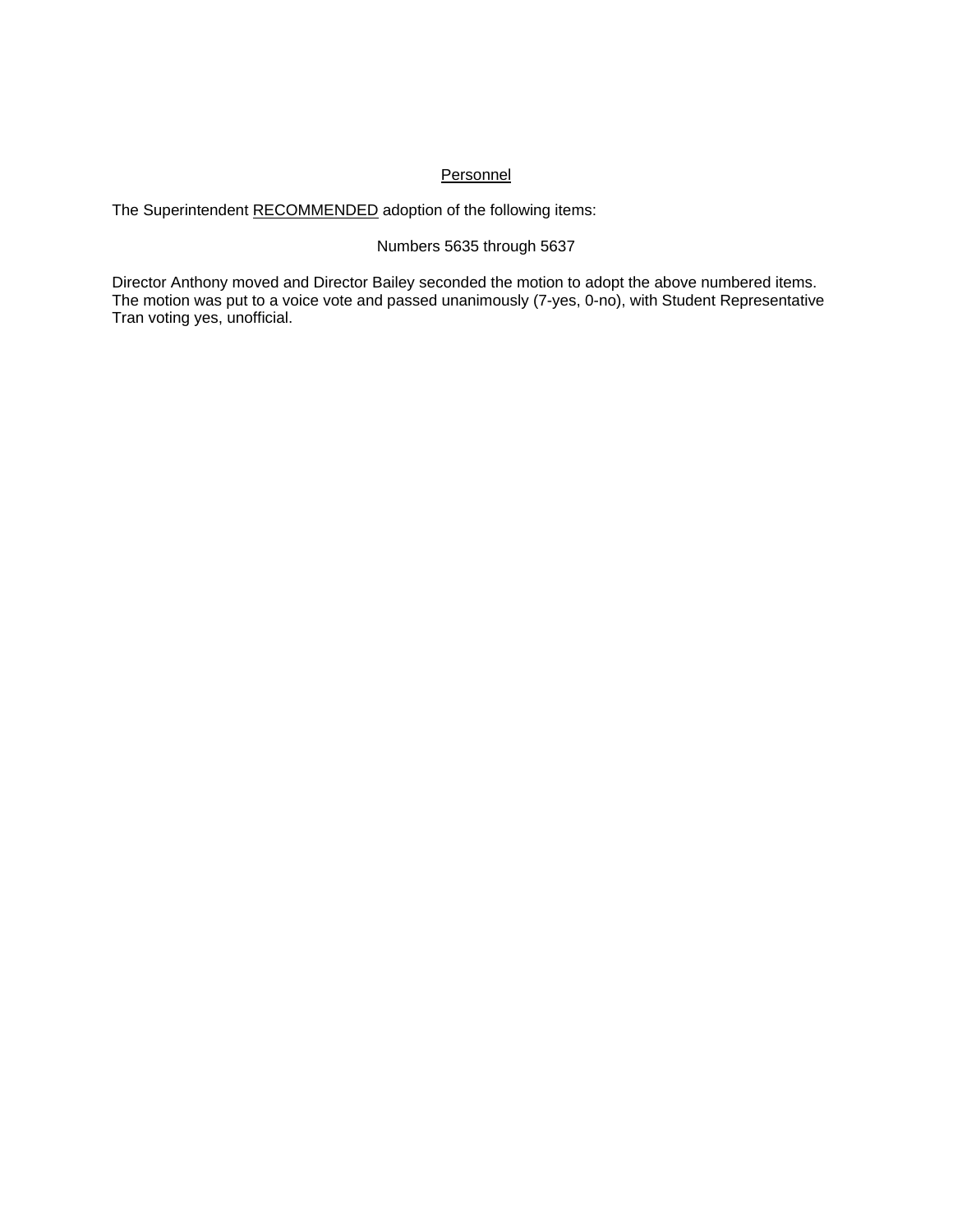#### Election of Third-year Probationary Teacher (Part-time)

#### **RECITAL**

On the advice of the Chief Human Resources Officer, the Superintendent recommends that the teacher listed below be elected as Third-year Probationary Teacher.

#### **RESOLUTION**

The Board of Education accepts the Superintendent's recommendation, and by this resolution hereby elects as Third-year Probationary Teacher for the school year 2017-18 the following person, subject to the employment terms and conditions set out in the standard form contract approved by legal counsel for the District and with all to be placed on the applicable Salary Guide that now exists or is hereafter amended:

| Part-time       |                |        |  |  |
|-----------------|----------------|--------|--|--|
| <b>First</b>    | Last           | ID     |  |  |
| <b>Cristina</b> | <b>Sauceda</b> | 024826 |  |  |

*K. Rogers* 

## **RESOLUTION No. 5636**

#### Contract Extension for Teachers

#### **RECITAL**

On the advice of the Chief Human Resources Officer, the Superintendent recommends that the employment contracts of the contract teachers listed below be extended.

## **RESOLUTION**

The Board of Education accepts the Superintendent's recommendation and by this resolution hereby extends the employment contracts of the following persons until June 2020, subject to the employment terms and conditions contained in the standard form contract approved by the legal counsel for the District.

| ID     | Last    | <b>First</b> |
|--------|---------|--------------|
| 021132 | Martin  | Elizabeth    |
| 013787 | Moore   | Kathryn      |
| 011886 | Smith   | <b>Bryan</b> |
| 008247 | Johnson | Jeffrey      |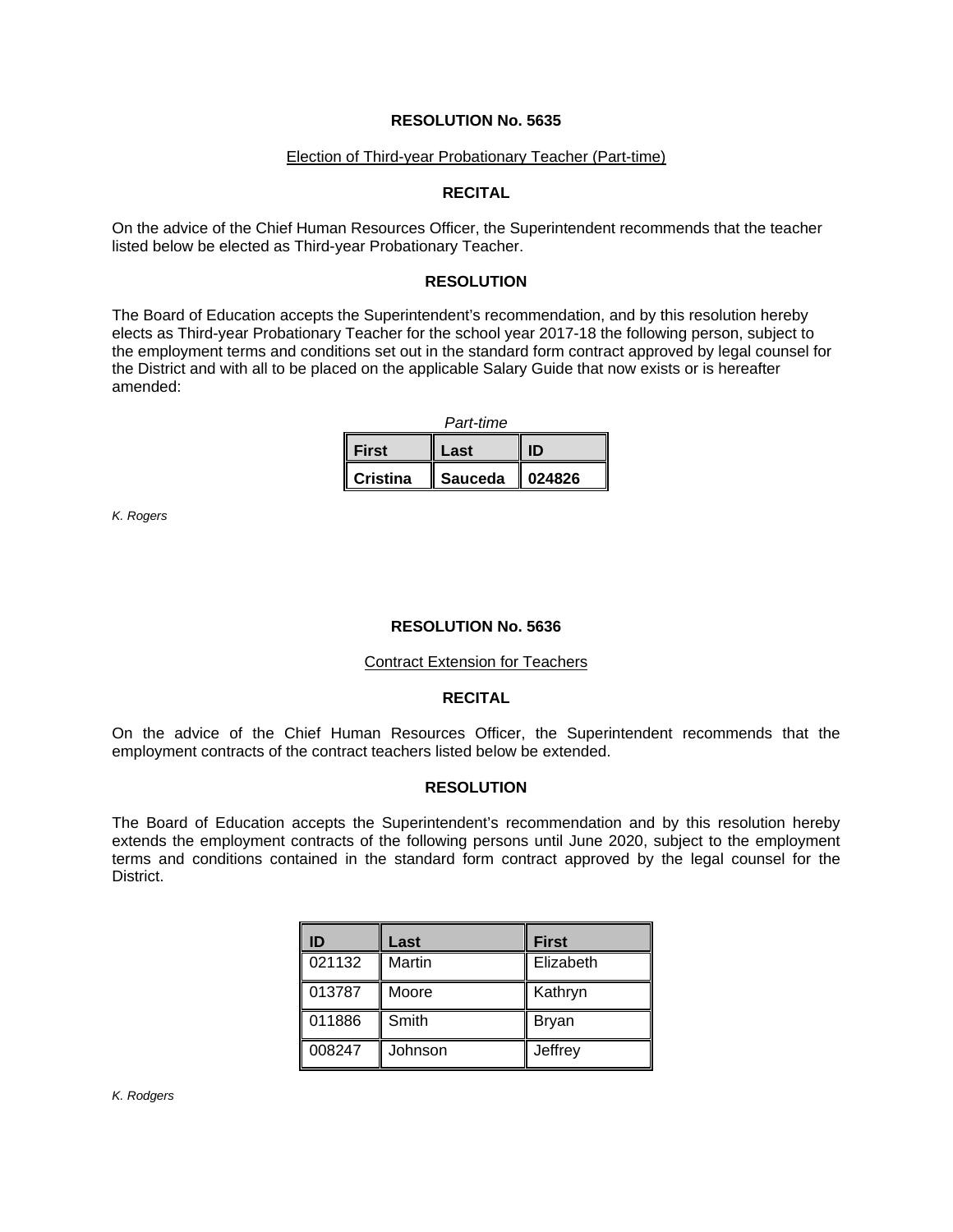## Appointment of Temporary Teachers and Notice of Non-renewal

## **RESOLUTION**

The Board of Education accepts the recommendation to designate the following persons as temporary teachers for the term listed below. These temporary contracts will not be renewed beyond their respective termination dates because the assignments are temporary and District does not require the teachers' services beyond completion of their respective temporary assignments.

| <b>First</b>   | Last           | ID     | <b>Eff. Date</b> | <b>Term Date</b> |
|----------------|----------------|--------|------------------|------------------|
| Laurie         | Hilliard       | 018483 | 1/16/2018        | 6/12/2018        |
| <b>Brian</b>   | Yoder          | 022179 | 2/27/2018        | 6/12/2018        |
| Miranda        | Rosemus        | 028454 | 1/24/2018        | 6/12/2018        |
| Mary           | Megivern       | 003343 | 3/12/2018        | 6/19/2018        |
| Talasen        | Darnell        | 025251 | 3/13/2018        | 6/12/2018        |
| Heather        | Stellpflug     | 022358 | 2/14/2018        | 6/12/2018        |
| <b>Patrick</b> | Loiacono       | 028585 | 2/13/2018        | 6/12/2018        |
| Stephen        | Runion         | 005442 | 3/12/2018        | 6/12/2018        |
| Susan          | <b>Bivens</b>  | 016646 | 1/2/2018         | 6/12/2018        |
| Melinda        | Gallimore      | 023864 | 3/13/2018        | 6/12/2018        |
| Wendy          | Hoffman        | 026822 | 2/27/2018        | 6/12/2018        |
| Virginia       | Gomez          | 011579 | 4/9/2018         | 6/12/2018        |
| Katherine      | Licitra        | 020012 | 2/9/2018         | 6/12/2018        |
| Kevin          | Heeney         | 025469 | 1/8/2018         | 6/12/2018        |
| Lazaro         | Siam Rodriguez | 027617 | 3/4/2018         | 6/12/2018        |
| Sara           | Derrickson     | 012373 | 3/14/2018        | 6/12/2018        |
| Edward         | Evans          | 017361 | 4/9/2018         | 6/12/2018        |

*K. Rogers*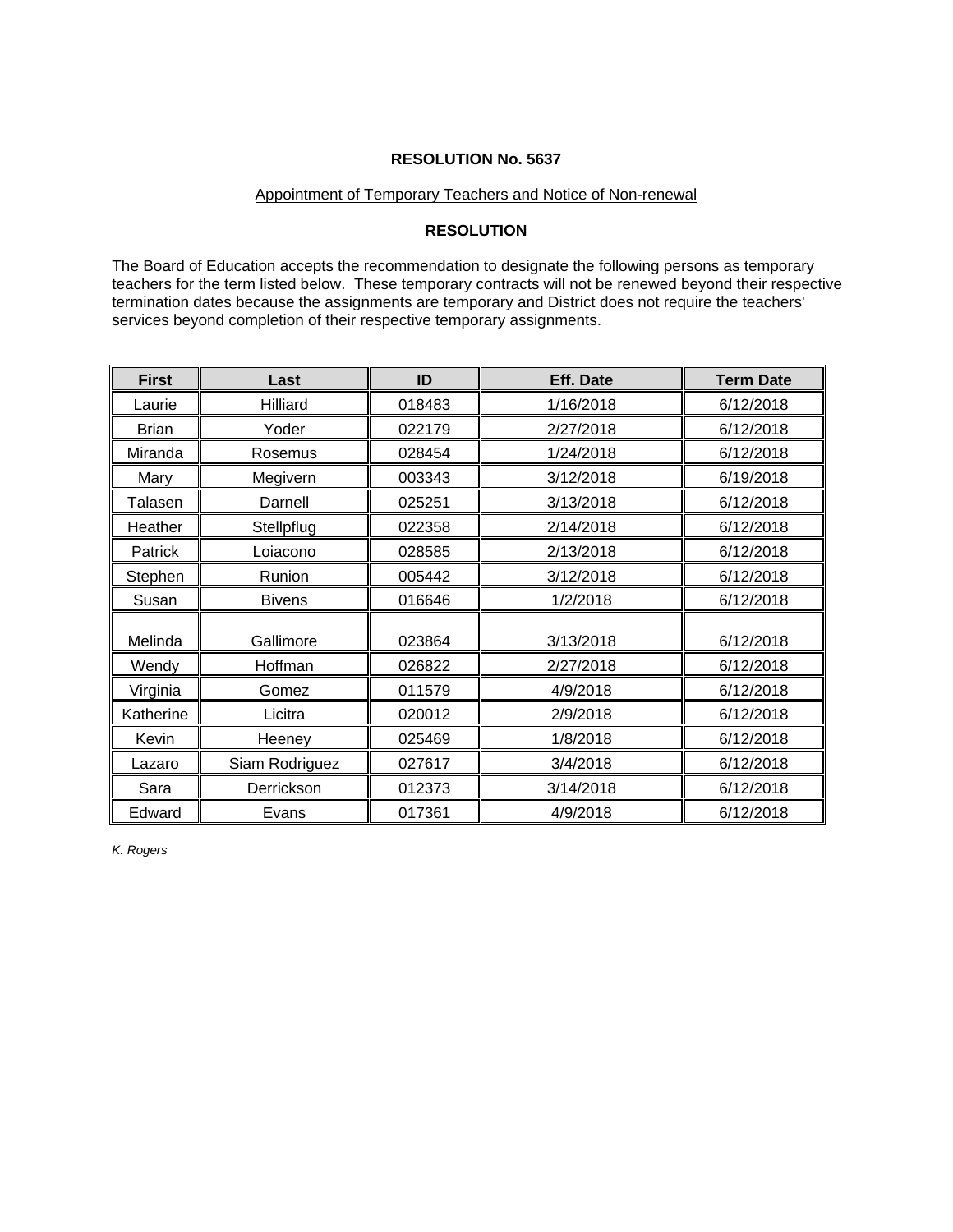## Purchases, Bids, Contracts

The Superintendent RECOMMENDED adoption of the following item:

### Number 5638

Director Anthony moved and Director Bailey seconded the motion to adopt the above numbered items. The motion was put to a voice vote and passed unanimously (7-yes, 0-no), with Student Representative Tran voting yes, unofficial.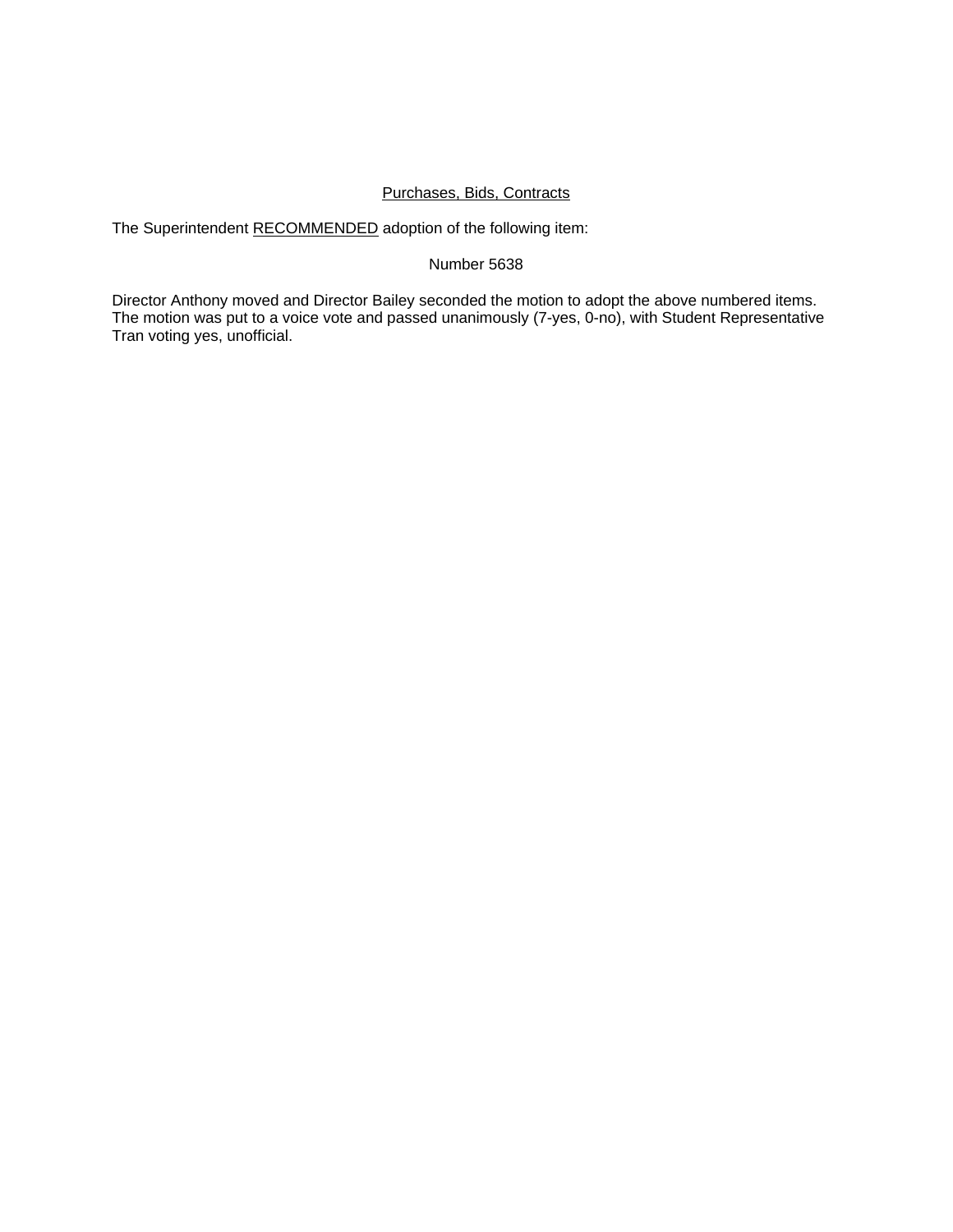## Expenditure Contracts that Exceed \$150,000 for Delegation of Authority

## **RECITAL**

Portland Public Schools ("District") Public Contracting Rules PPS-45-0200 ("Authority to Approve District Contracts; Delegation of Authority to Superintendent") requires the Board of Education ("Board") enter into contracts and approve payment for products, materials, supplies, capital outlay, equipment, and services whenever the total amount exceeds \$150,000 per contract, excepting settlement or real property agreements. Contracts meeting this criterion are listed below.

## **RESOLUTION**

The Superintendent recommends that the Board approve these contracts. The Board accepts this recommendation and by this resolution authorizes the Deputy Clerk to enter into the following agreements.

|                                            |                                                                                                                            |                                                                                                                                                | NEW GUNTRACTS                                                                                                                       |                                                                                                       |                                                              |
|--------------------------------------------|----------------------------------------------------------------------------------------------------------------------------|------------------------------------------------------------------------------------------------------------------------------------------------|-------------------------------------------------------------------------------------------------------------------------------------|-------------------------------------------------------------------------------------------------------|--------------------------------------------------------------|
| Contractor                                 | Contract<br><b>Term</b>                                                                                                    | <b>Contract Type</b>                                                                                                                           | <b>Description of Services</b>                                                                                                      | Contract<br>Amount                                                                                    | Responsible<br>Administrator,<br><b>Funding Source</b>       |
| Cellco Partnership<br>dba Verizon Wireless | 4/19/18<br>through<br>6/30/19                                                                                              | Cooperative<br>Agreement<br>COA 66051<br>Cooperative<br>Procurement Group:<br>Oregon Cooperative<br>Procurement<br>Program                     | Provide District with Verizon<br>Cellular Equipment and<br>Service.                                                                 | \$500,000                                                                                             | L. Parker<br><b>Fund 101</b><br>Dept. 5581                   |
| <b>Public Consulting</b><br>Group          | 4/25/18<br>through<br>6/30/19<br>May be<br>renewed for<br>up to 5<br>additional<br>one-year<br>terms<br>through<br>6/30/24 | Software<br>SW 66005                                                                                                                           | Implementation and training for<br>Cloud-based District-wide<br><b>Professional Learning</b><br>Management System.<br>RFP 2017-2328 | Original Term<br>\$269,033<br><b>Total Term</b><br>\$2,000,000                                        | L. Parker<br><b>Fund 101</b><br>Dept. 5581                   |
| <b>Johnson Controls</b>                    | 4/25/18<br>through<br>6/30/22                                                                                              | Cooperative<br>Agreement<br>COA 666177<br>Administering<br><b>Contracting Agency:</b><br>National Joint<br><b>Powers Association</b><br>(NJPA) | Provide District with fire<br>extinguisher replacement and<br>related services on an as-<br>needed basis.                           | \$360,000                                                                                             | J. Vincent<br><b>Fund 101</b><br>Dept. 5593                  |
| Fortis Construction,<br>Inc.               | 4/25/18<br>through<br>10/1/21                                                                                              | Construction<br>Manager/General<br>Contractor<br>CMGC 66079                                                                                    | CM/GC services for the<br>Madison High School<br>Modernization Project.<br>RFP 2017-2355                                            | Preconstruction<br>Services<br>\$270,422<br><b>Estimated total</b><br>contract price<br>\$140,000,000 | J. Vincent<br><b>Fund 455</b><br>Dept. 3218<br>Project DA007 |

### **NEW CONTRACTS**

## **NEW INTERGOVERNMENTAL AGREEMENTS ("IGAs")**

No New IGAs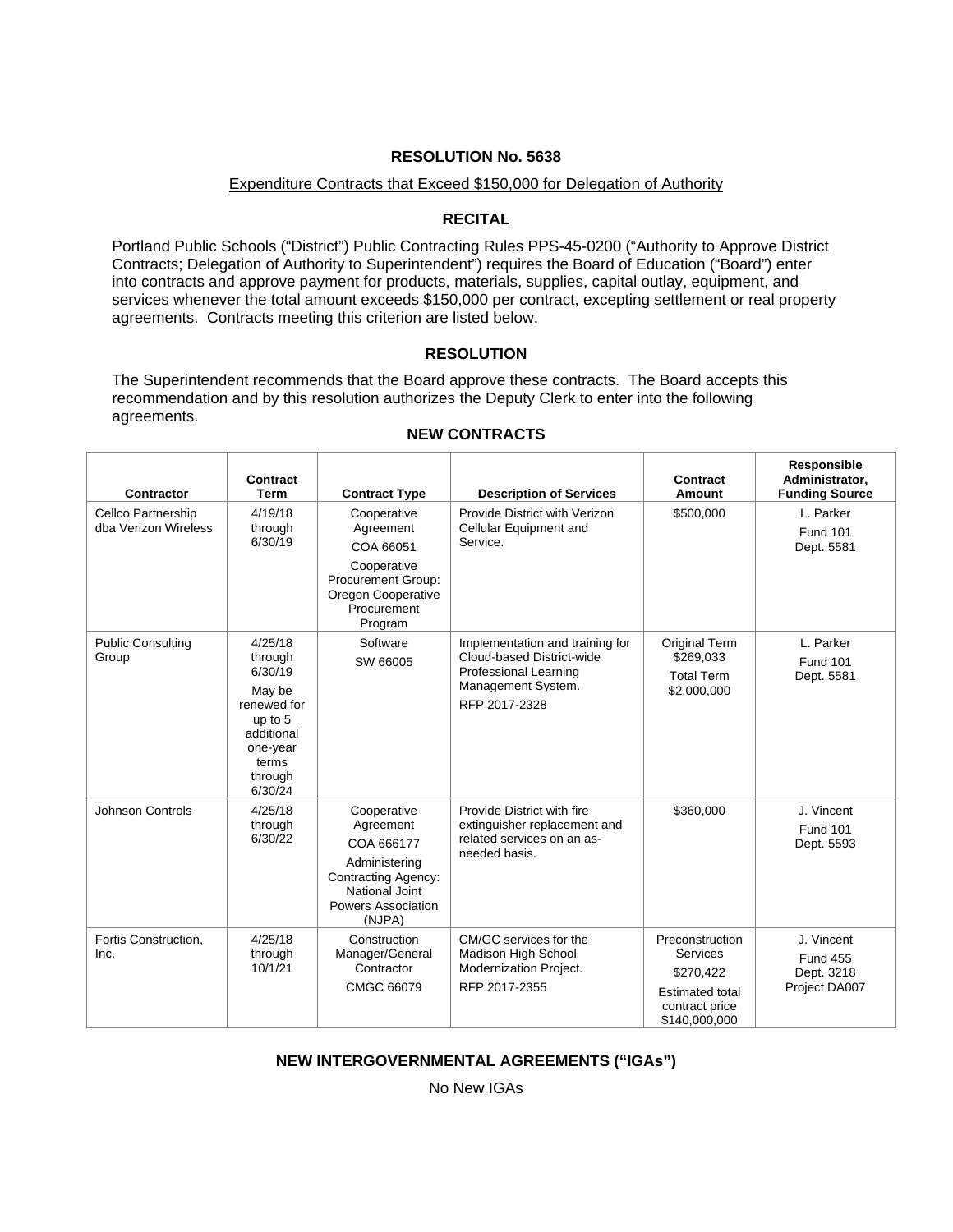#### Other Matters Requiring Board Approval

The Superintendent RECOMMENDED adoption of the following items:

## Numbers 5639 through 5644

During the Committee of the Whole, Director Esparza Brown moved and Director Anthony seconded the motion to adopt Resolution 5639. The motion as put to a voice vote and passed unanimously (7-yes, 0 no), with Student Representative Tran voting yes, unofficial.

During the Committee of the Whole, Director Esparza Brown moved and Director Kohnstamm seconded the motion to adopt Resolution 5640. The motion was put to a voice vote and passed unanimously (7 yes, 0-no), with Student Representative Tran voting yes, unofficial.

During the Committee of the Whole, Director Anthony moved and Director Bailey seconded the motion to adopt Resolution 5641. The motion was put to a voice vote and passed unanimously (7-yes, 0-no), with Student Representative Tran voting yes, unofficial.

During the Committee of the Whole, Director Esparza Brown moved and Director Anthony seconded the motion to Table Resolution 5642 to a date uncertain. The motion was put to a voice vote and passed unanimously (7-yes, 0-no), with Student Representative Tran voting yes, unofficial.

Resolution 5643 was withdrawn.

Director Anthony moved and Director Bailey seconded the motion to adopt Resolutions 5644 through 5646. The motion was put to a voice vote and passed unanimously (7-yes, 0-no), with Student Representative Tran voting yes, unofficial.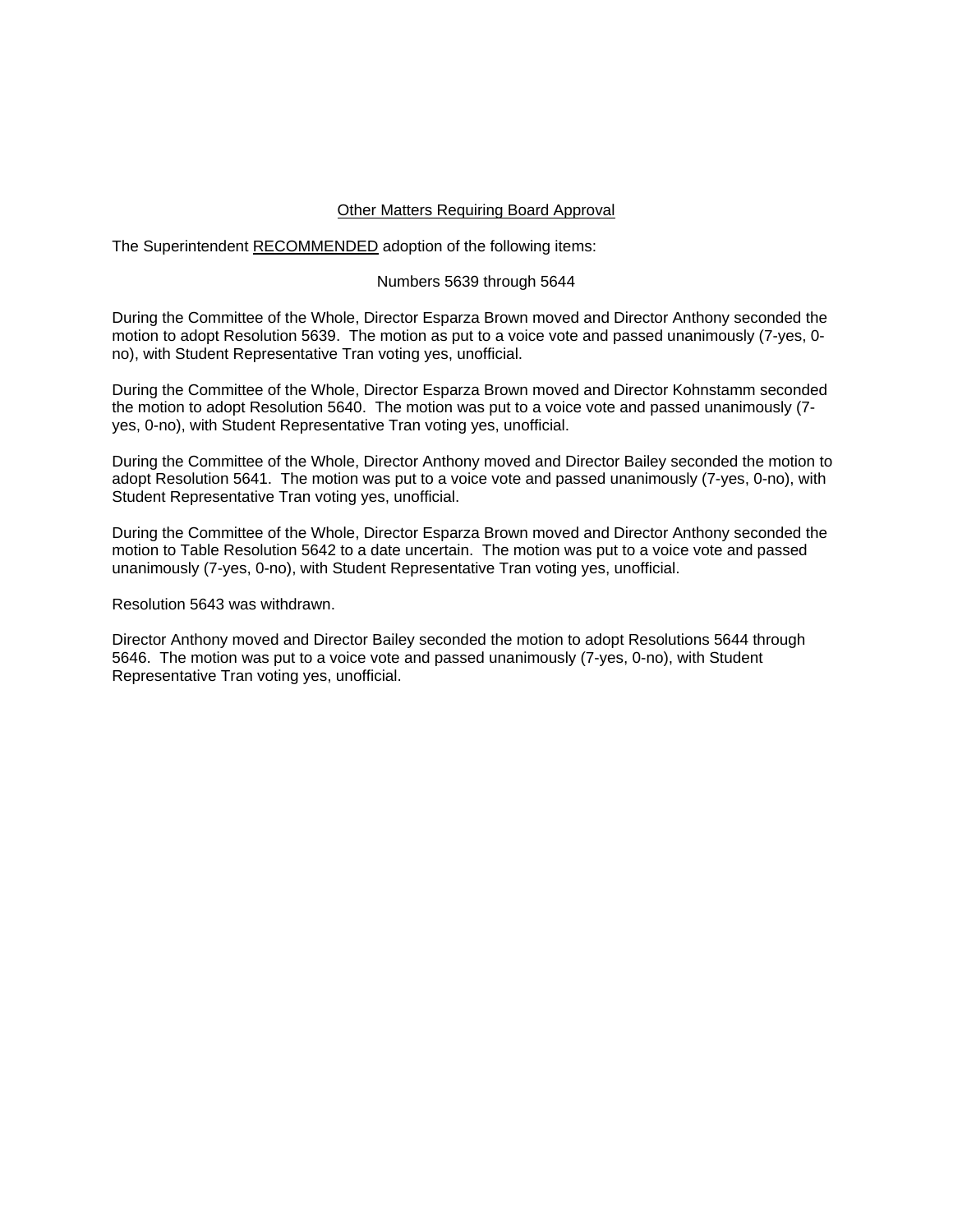### 2017-19 Portland Federation of School Professionals Contract

# **RECITALS**

Pursuant to the ORS 332.075(3) and the Public Employee Collective Bargaining Act, (ORS 243.650- 243.782), a tentative agreement for the July 1, 2017 through June 30, 2019 contract has been reached between Multnomah County School District #1J (District) and the Portland Federation of School Professionals (PFSP) and is recommended to the District's Board of Education for its consideration and approval.

- A. The District and PFSP have met and negotiated a contract for the July 1, 2017 through June 30, 2019 contract period.
- B. The proposed contract provides for wage adjustments of 3% retroactive to July 1, 2017 and 2% on July 1, 2018
- C. Market adjustments are provided for several hard to recruit classifications
- D. The cap for District costs for medical benefits remains unchanged and the actual cost to the district is lower this year.
- E. A number of contract language changes were made including pay on snow days, mandatory overtime for security agents, and salary placement at time of hire.

## **RESOLUTION**

The Board approves the recommended agreement reflected in Attachment A.

*L.. Cusack*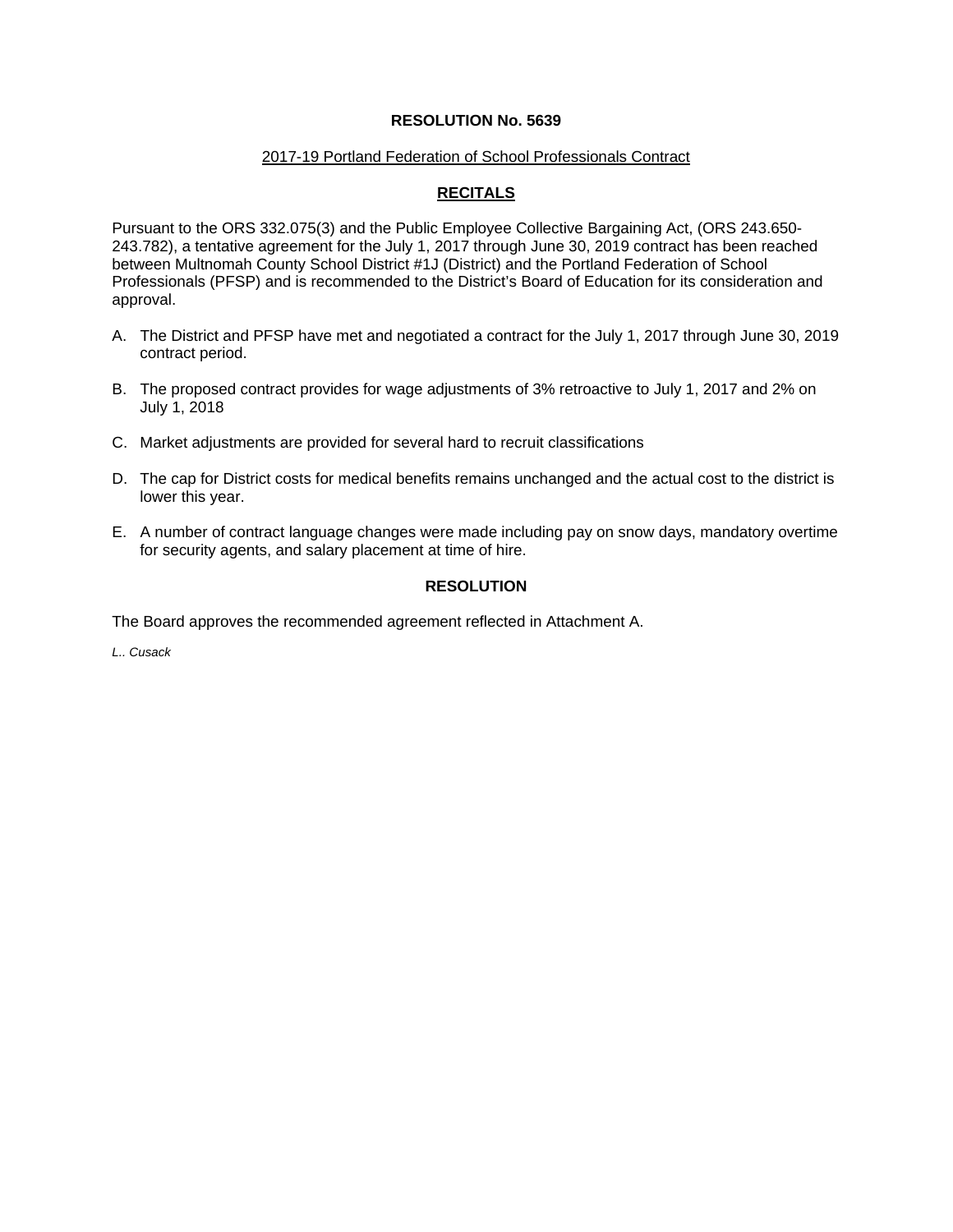### 2018-19 Standard Inter-District Student Transfers

## **RECITALS**

- A. State law requires district school boards to decide each year whether to participate in the standard inter-district transfer process, including:
	- 1. The maximum number of resident students, if any, who will be released to schools in other district,
	- 2. The maximum number of non-resident students, if any, who will be accepted for enrollment in district schools,
	- 3. The priorities that will apply in a random lottery, in the event that there are more requests than maximum number of slots for releases or approvals, and
	- 4. The length of time that agreements will be in effect for non-resident students who transfer into district school.
- B. More than 1,300 PPS students this year are residents of other districts, comprising 3% of district enrollment. Approximately 400 of these students will need to receive standard inter-district transfers in order to remain in PPS schools next year.
- C. For the 2018-19 school year, Superintendent Guerrero recommends the PPS Board of Directors approve the following plan for accepting students into PPS through the standard inter-district transfer process:
	- An unlimited number of students will be allowed to transfer into PPS if they apply by September 1, 2018 and meet at least one of the following priorities:
		- i. Students who had a legal change of residence out of the PPS boundary during the past year will be allowed to remain enrolled at their current PPS schools.
		- ii. Students who have siblings already enrolled in PPS will be accepted, so long as space is available at the requested schools.
	- Additionally, up to 125 students will be admitted to PPS, so long as space is available at the requested school and grade.
		- i. Up to 75 students who received prior consent to enroll in PPS through 2017-18 and are now at the highest grade of their current school.
		- ii. Up to 50 students who do not qualify for any of the above priorities.
		- iii. If there are more applicants than slots a random number will be used as a tiebreaker.
	- New transfers would last through the highest grade of the approved school.
- D. Superintendent Guerrero recommends the PPS Board of Directors approve the following plan for releasing PPS resident students to schools in other district through the standard inter-district transfer process:
	- An unlimited number of students will be released out of PPS if they apply by September 1, 2018 and meet at least one of the following priorities:
		- i. Students who had a legal change of residence into the PPS boundary during the past year will be allowed to remain enrolled at their current district.
		- ii. Students not yet enrolled in a different district will be released if they have siblings enrolled in their requested district.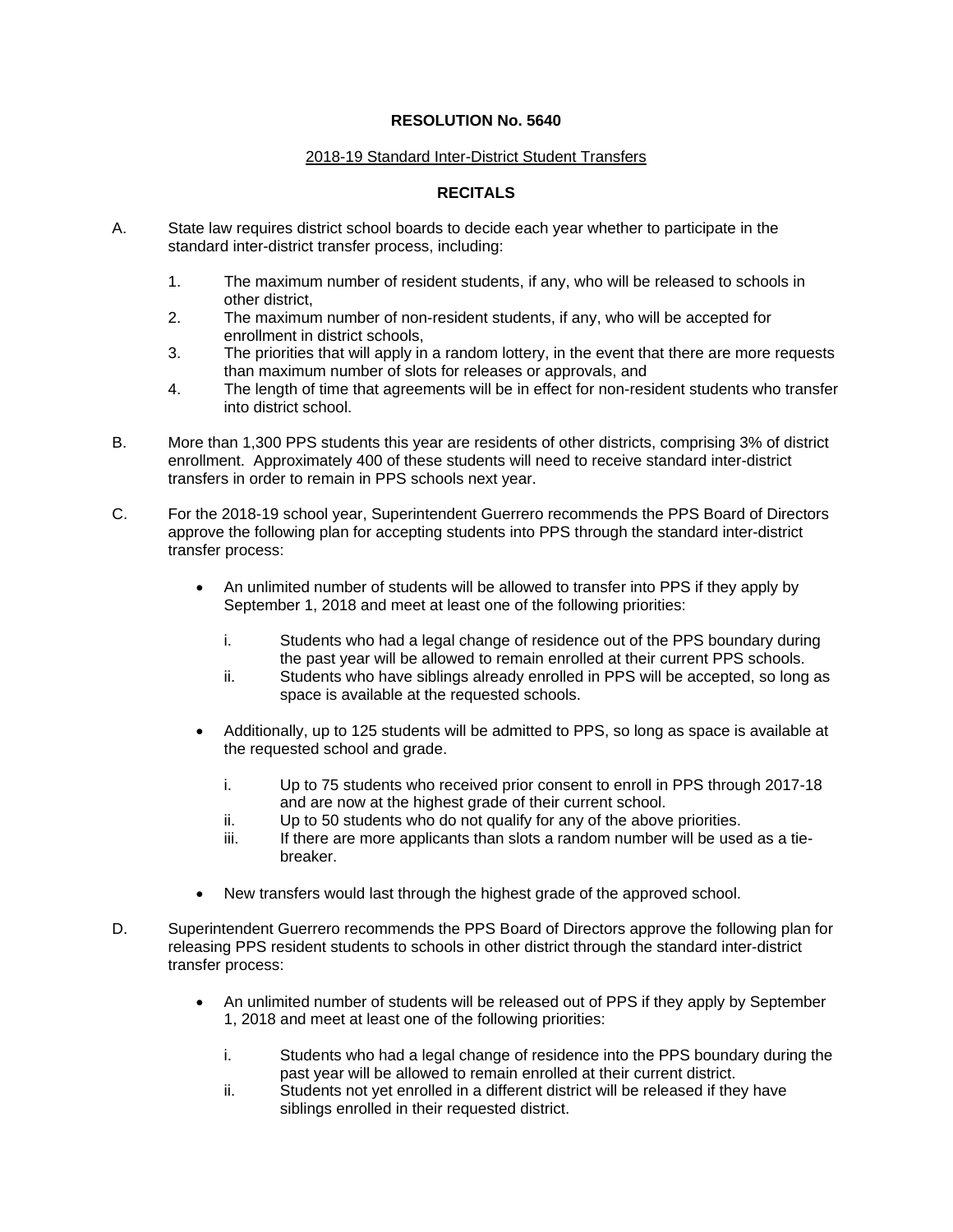- In accordance with state law, releases to other districts remain in effect through  $12<sup>th</sup>$ grade.
- No transfer slots are allocated for resident students who do not meet the above criteria.
- E. Superintendent Guerrero directs staff to develop timelines and procedures to assist families with successfully participating in the standard inter-district transfer request process.
- F. On April 17, 2018 the Enrollment and Forecasting Committee voted 3-0 to move this resolution to the full board for decision.

## **RESOLUTION**

The Board of Directors for Portland Public Schools hereby accepts the Superintendent's recommendation for accepting non-resident students into PPS schools and releasing PPS resident students to other districts.

*Y. Curtis*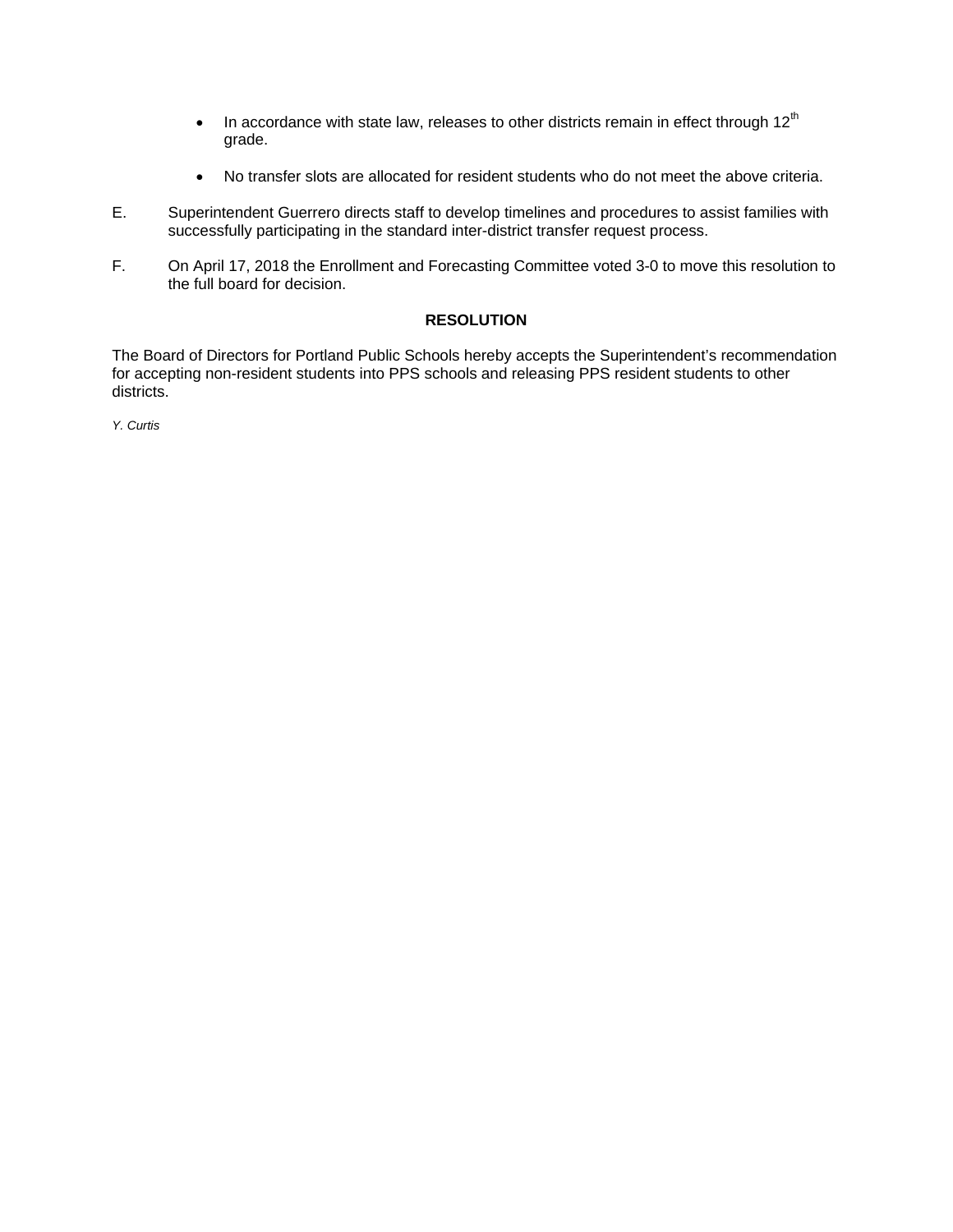Lincoln High School Modernization Project: Exemption from Competitive Bidding and Authorization for Use of the Construction Manager/General Contractor (CM/GC) Alternative Contract Method

## **RECITALS**

- A. The Board of Directors of Portland Public Schools ("District") is the Local Public Contract Review Board ("Board") pursuant to ORS 279A.060.
- B. ORS 279C.335(2) authorizes the Board to exempt certain public contracts or classes of contracts from the standard competitive bidding process otherwise required by the Public Contracting Code and Rules upon certain findings.
- C. The District intends to complete the Lincoln High School Modernization Public Improvement Project ("Lincoln Modernization Project") as part of the 2017 Capital Improvement Bond work.
- D. Staff has determined that use of the Construction Manager/General Contractor ("CM/GC") alternative contracting method is the preferred method of delivery for the complex Lincoln Modernization Project. This determination is supported by draft Findings of Fact ("Findings") presented to the Board pursuant to ORS 279C.335.
- E. These Findings specify the cost savings and design, scheduling, operational, safety, and logistical advantages gained through use of the CM/GC process.
- F. On April 4, 2018, the District issued a public notice in the Business Tribune announcing the District's intent to utilize the CM/GC Alternative Contracting Method for the Lincoln Modernization Project. The notice was issued in compliance with ORS 279C.335 and the PPS Public Contracting Rules. The Findings were made available for public review and comment on the date of publication.
- G. The Board held a public hearing on the draft findings on April 24, 2018.
- H. Staff recommends approval of the exemption from Competitive Bidding and approval of the CM/GC alternative contracting method for solicitation and completion of the Lincoln Modernization Project.

#### **RESOLUTION**

- 1. The Board hereby exempts the Lincoln Modernization Project from competitive bidding requirements as provided in ORS 279C.335 and PPS Public Contracting Rules PPS-49-0145. The Board approves utilization of the CM/GC Alternative Contracting Method as described in the Draft Findings.
- 2. The exemption granted in Section 1 of this Resolution is based upon the Findings pursuant to ORS 279C.335(2), which the Board adopts and incorporates by reference into this Resolution.
- 3. Pursuant to these findings and decision, the Superintendent or his designee is hereby authorized to conduct a CM/GC alternative contracting process for the Lincoln Modernization Project.

*J. Scherzinger*